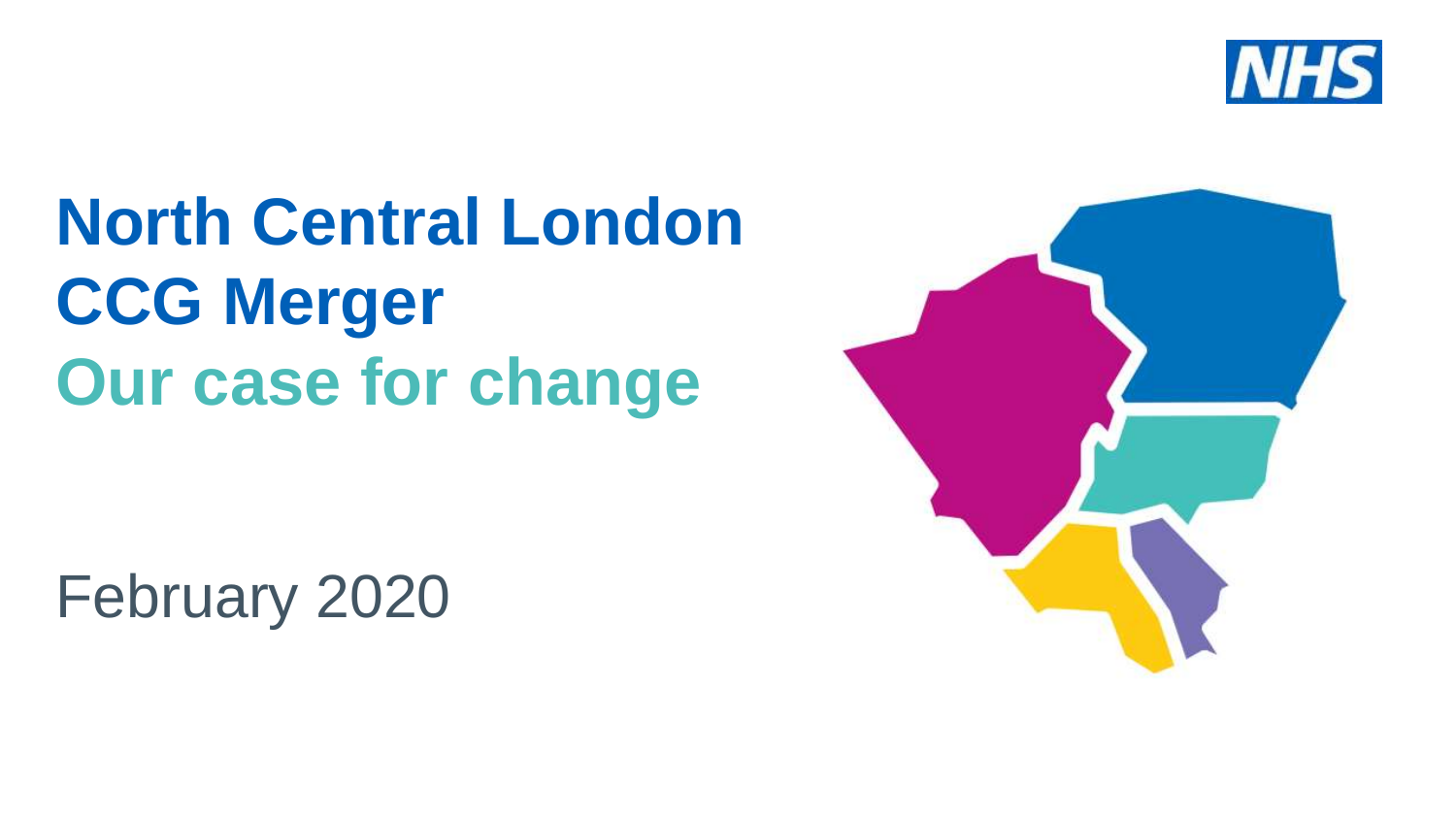### **Our case for change**

- The five Clinical Commissioning Groups in North Central London (NCL CCGs) Barnet, Camden, Enfield, Haringey and Islington – have agreed to merge to form one CCG from April 2020.
- NHS England approved our case for change (merger application) in October 2019, which sets out the benefits that merging will deliver and how we will operate as one CCG.
- As a single CCG we will continue to work closely with Councils, providers, general practices, voluntary, community organisations, and unions, to achieve our shared aims.
- Merging will allow us to optimally balance commissioning of some health services at scale for North Central London (for example, acute and specialised services) while making sure services best delivered locally remain commissioned at a borough-level (for example, primary care, mental health and community services).
- We will be able to maximise investment in improving residents' health by reducing duplication and streamlining processes.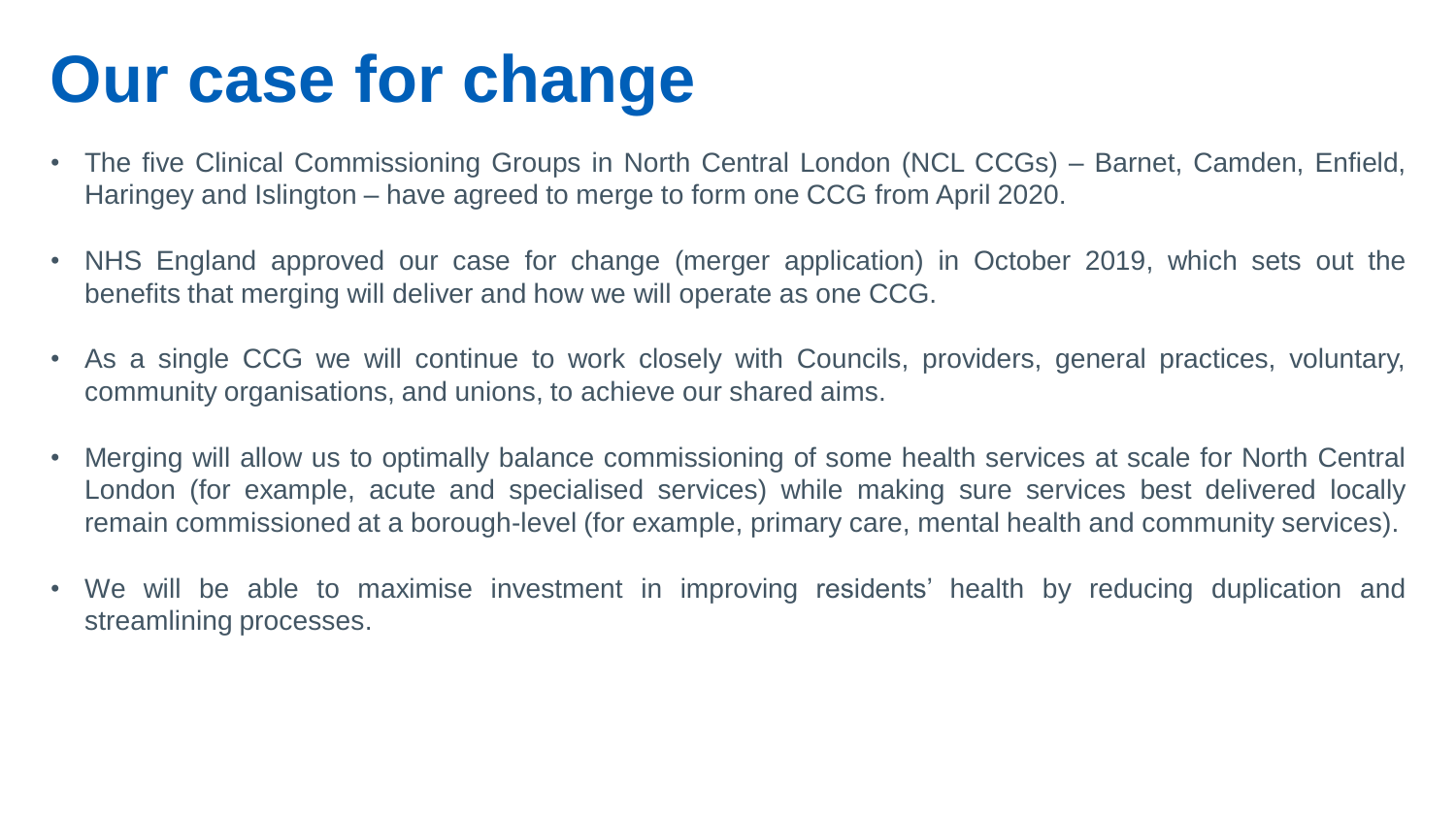### **North Central London: Barnet, Camden, Enfield, Haringey and Islington**



**Great Ormond St Hospital**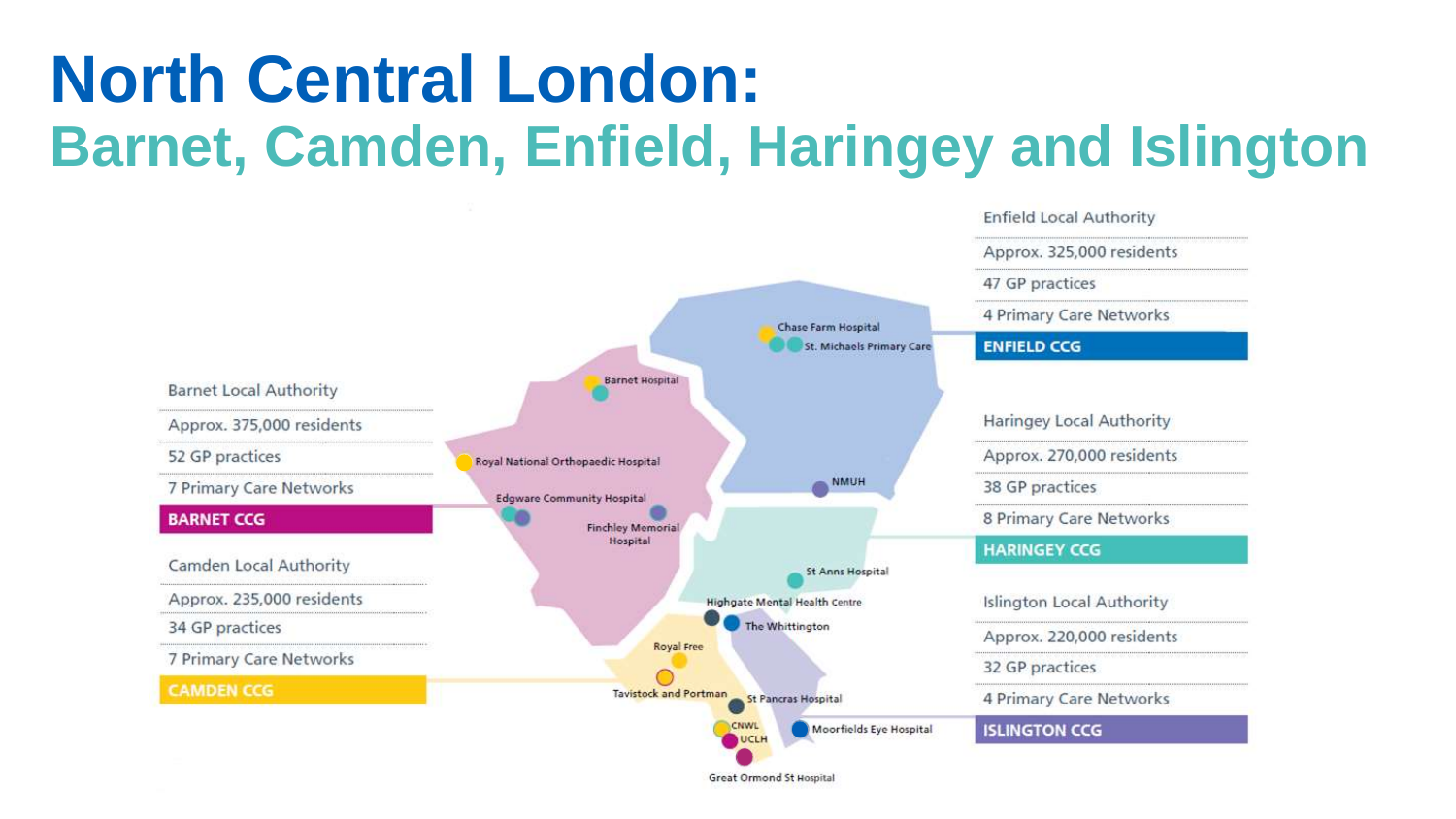These new ways of working will benefit – either directly or indirectly – patients and local people; GPs and other clinicians; and health and care partners.

| <b>Theme</b>                                              | <b>Benefit</b>                                                                                                                      | In place by April 2020   April 2021 and beyond |  |  |
|-----------------------------------------------------------|-------------------------------------------------------------------------------------------------------------------------------------|------------------------------------------------|--|--|
| <b>Greater</b><br><b>Efficiency</b>                       | <b>Reduced duplication and inefficiencies</b>                                                                                       |                                                |  |  |
|                                                           | Moving to a more efficient operating model                                                                                          |                                                |  |  |
|                                                           | More straightforward, strategic decision making                                                                                     |                                                |  |  |
|                                                           | Improved contracting processes and reduction in transaction<br>costs                                                                |                                                |  |  |
| <b>Support to</b><br><b>New Ways of</b><br><b>Working</b> | Structures and resources available to support the development of<br>an Integrated Care System                                       |                                                |  |  |
|                                                           | Re-designed CCG / commissioning function to improve<br>productivity, effectiveness and staff satisfaction                           |                                                |  |  |
| <b>Better</b><br><b>Outcomes</b>                          | Greater integration and planning within the health service and<br>with our partners in local government and beyond, to join up care |                                                |  |  |
|                                                           | Increased consistency in clinical service delivery, pathways and<br>outcomes                                                        |                                                |  |  |
|                                                           | Reductions in health inequalities across North Central London<br>through tackling wider determinants of health                      |                                                |  |  |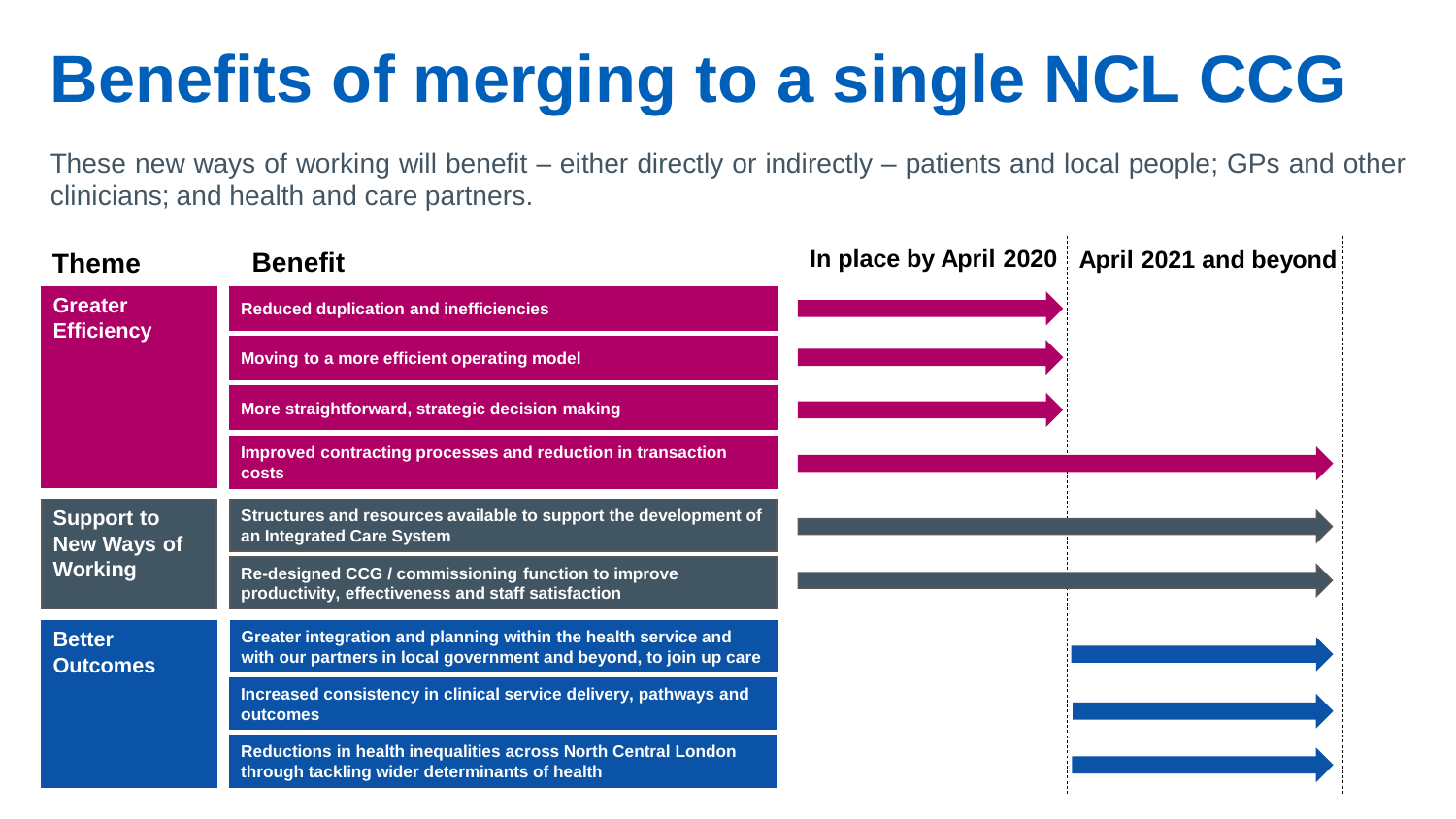#### **Accelerate our work to build new ways of working across the system**

We will build on our partnership working to develop a more strategic commissioning model and support the development of integrated partnerships at a borough level. We will take a population-based approach to healthcare with these new ways of planning and paying for services.

### **Build a more efficient and effective operating model**

The new operating model will ensure functions are delivered at the most effective level including those areas most suited for borough-level delivery (for example, primary care commissioning) and NCL-level delivery (for example, acute commissioning). The model will deliver a flexible, more efficient commissioning function and support borough integration.

#### **Make better use of our resources for local residents and achieve economies of scale**

The future model looks to centralise certain functions where there is benefit in a larger planning footprint to maximise the impact for local residents. Over time, these will evolve into strategic functions, making use of new mechanisms that enable the system and partnerships to deliver better outcomes over longer periods of time.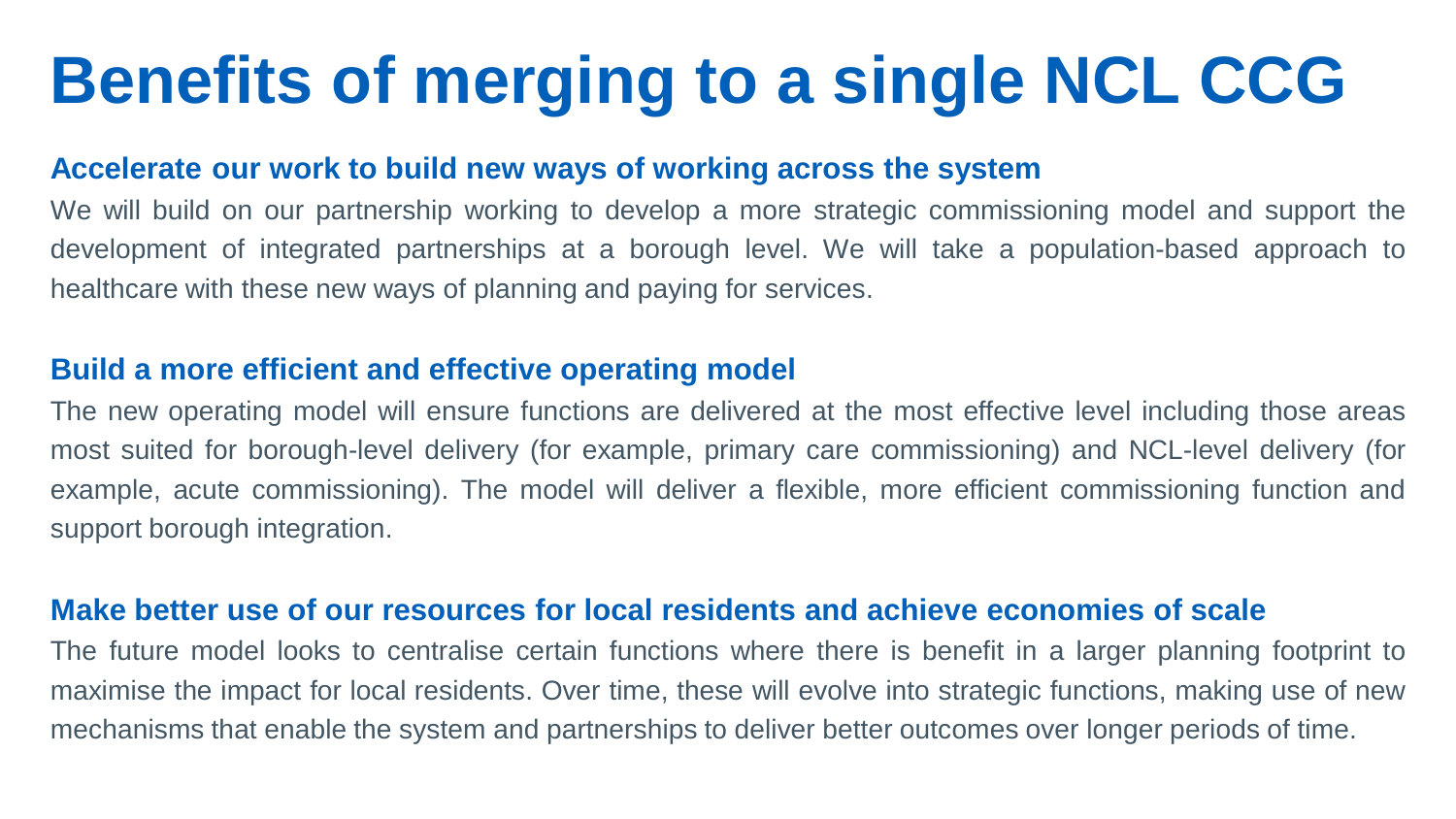### **Support the development of local, borough-based Integrated Care Partnerships and Primary Care Networks**

Borough-based teams will work with partners to facilitate the development of borough-based Integrated Care Partnerships (ICPs). This will mean working together with primary care, community, mental health and social care partners to configure their services around individuals rather than organisations. Borough-based teams will also continue to support the development of local Primary Care Networks. There will continue to be an important interface with borough-based democratic structures including Health & Wellbeing Boards and overview and scrutiny committees.

### **Become a larger, single organisation with much greater resilience**

A single CCG for NCL will create an organisation with a single staffing base and greater flexibility to move resources to where they are needed most in the system, to help tackle emerging priorities and challenges. This enhanced resilience will enable the CCG to better support the wider system to manage issues as they arise. The greater scale of the organisation will also increase the opportunities for staff to grow and develop within the CCG.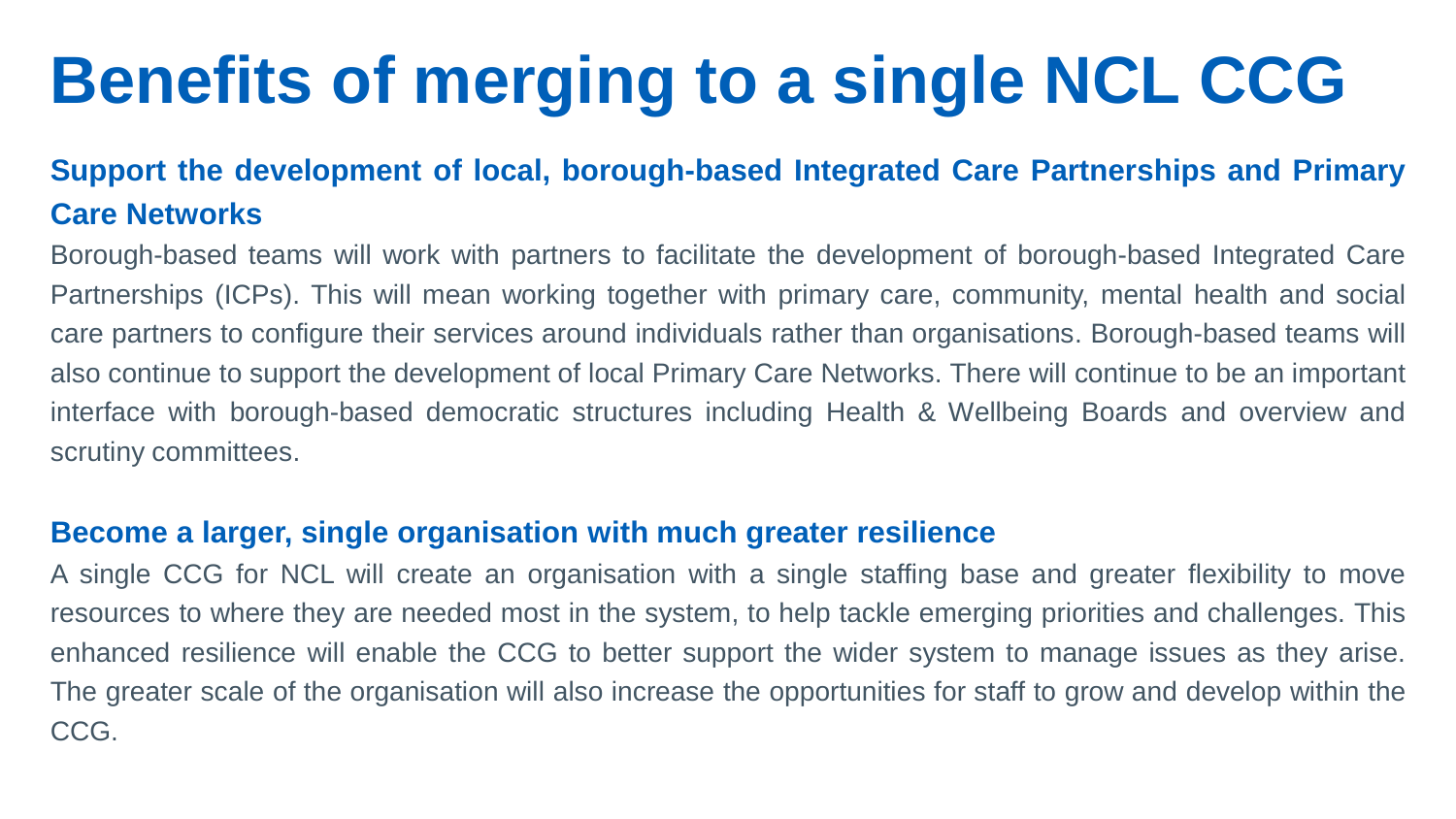### **Provide a single, strong and consistent vision and voice for our partners**

The move to a single CCG will ensure consistency of messages and alignment in our approach to joint working with partners and service providers across the system. The new model will provide a greater degree of influence within the system for the benefits of patients and residents. Working at scale with a single strategy and focus will drive consistency in the services we commission and in our efforts to improve quality and outcomes for patients.

### **Enable greater opportunities for working together as 'one NHS' to deliver improved outcomes for our population and reduce health inequalities**

The development of a more consistent, aligned, efficient and effective NHS commissioning function will ensure that we maximise investment in frontline services and are able to work in a more collaborative way with our partners to facilitate and support improvements in the way services are commissioned. This, alongside a more strategic and efficient system-focused approach to decision making, will ultimately lead to the improvement in outcomes for our patients and residents and the reduction in health inequalities across the system.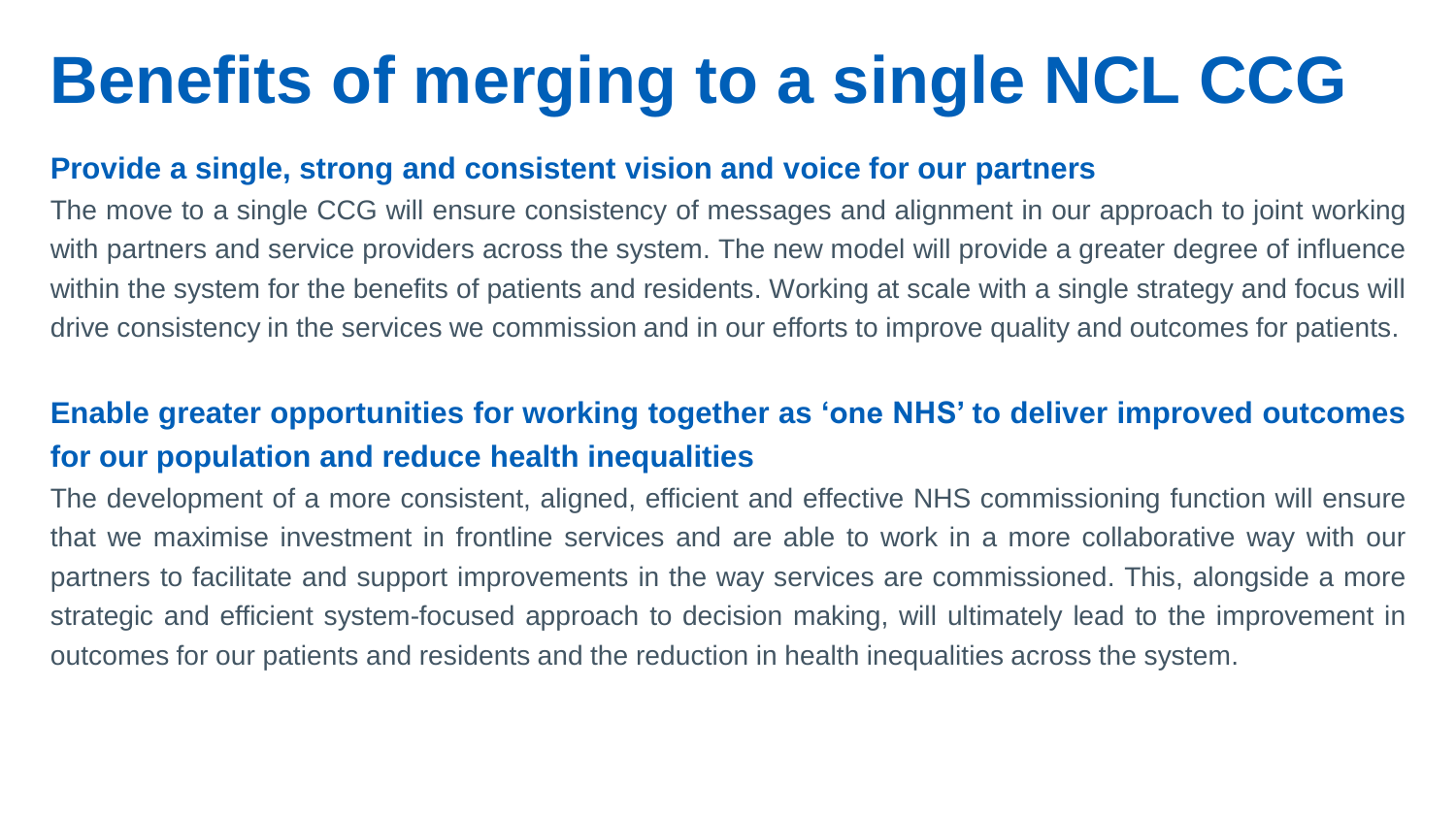### **Principles for the new model**

- $\checkmark$  We will work as one system to benefit the whole population of North Central London and work together to drive health equality. We will agree key areas to systematically focus upon as a single CCG.
- $\checkmark$  We will retain the local patient, resident and clinical voice in the commissioning and delivery of health and care, by working effectively together at all levels of our system.
- $\checkmark$  We intend to move away from the payment by results system to place-based budgets, based on population need.
- $\checkmark$  Where it makes sense and there is a clear benefit to patients of doing so we will drive efficiency by commissioning a standardised offer to a uniform value with consistent outcomes. We will continue to support local variation where it will help to reduce health inequalities.
- $\checkmark$  We will work on a population health basis, planning for population needs as a system, and through local partnerships and networks.
- $\checkmark$  We will value our staff, our partners and their expertise to deliver the best health and care possible for the patients and residents of North Central London.
- $\checkmark$  We will drive forward our integration agenda, to deliver joined-up care for our population.
- $\checkmark$  We will emphasise the value of subsidiarity, working as locally as is feasible whilst retaining strategic, effective commissioning for North Central London.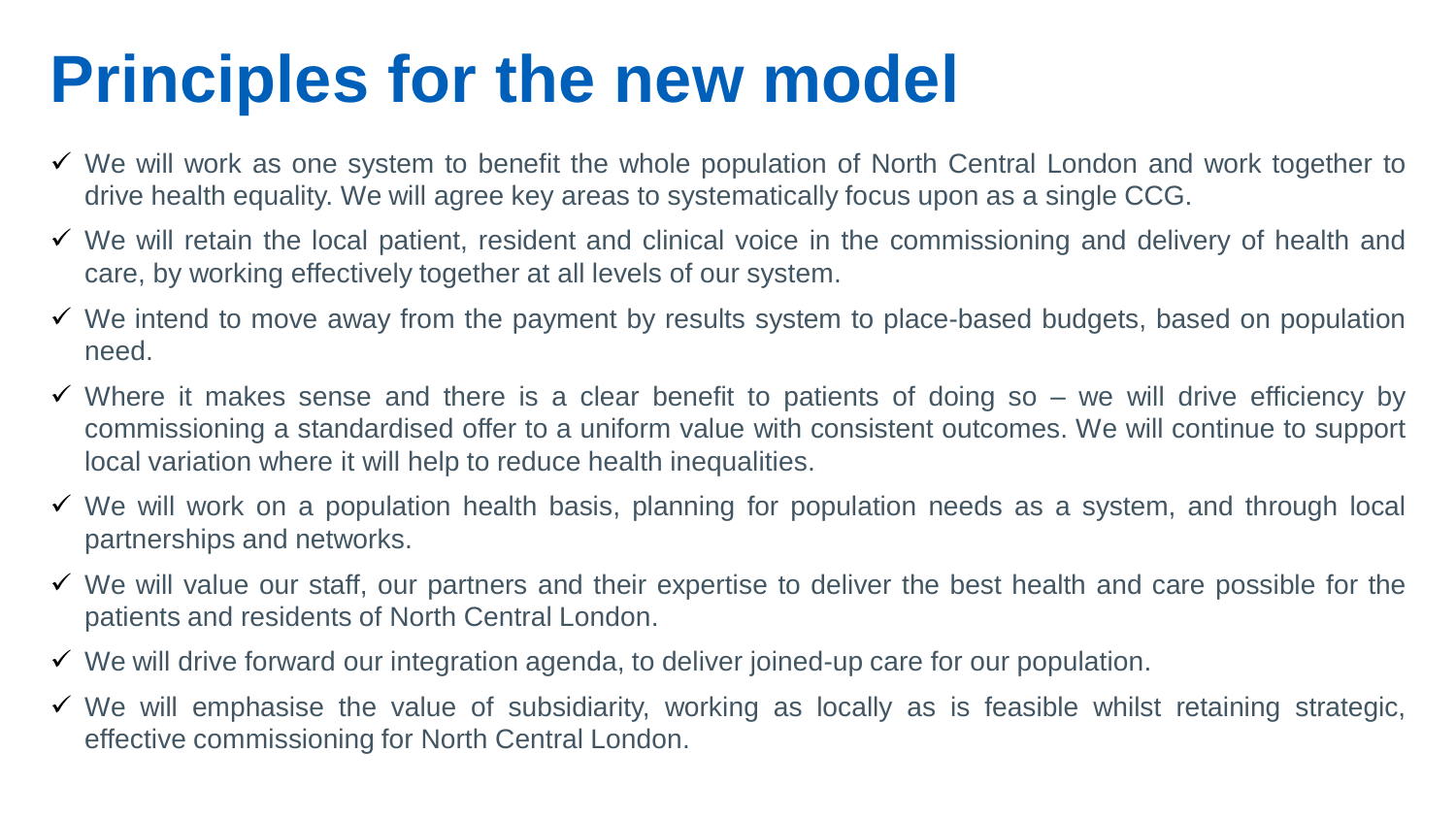### **A more strategic approach to commissioning**

The NCL CCG – and wider Integrated Care System – will be underpinned by a strong clinical leadership and engagement model. The Governing Body will retain a clinical majority and, as members, practices in NCL will influence commissioning plans and decisions. There will be clinical leaders at the heart of borough-based Integrated Care Partnerships and Primary Care Networks.

Commissioning will be 'multi-layered'. Features of this will include:

- Uniform clinical standards to improve standards of care and reduce unwarranted variation
- $\checkmark$  Acute and Specialised service commissioning done at an NCL level
- $\checkmark$  NHS NCL and out of sector mental health commissioning done at NCL level
- $\checkmark$  Local primary, mental health, community and out-of-hospital care commissioned at borough-level
- $\checkmark$  Borough local partnership working to maximise outcomes for patients
- $\checkmark$  Borough influence on NCL commissioning activity including borough-level priority setting and input into NCL-wide plans.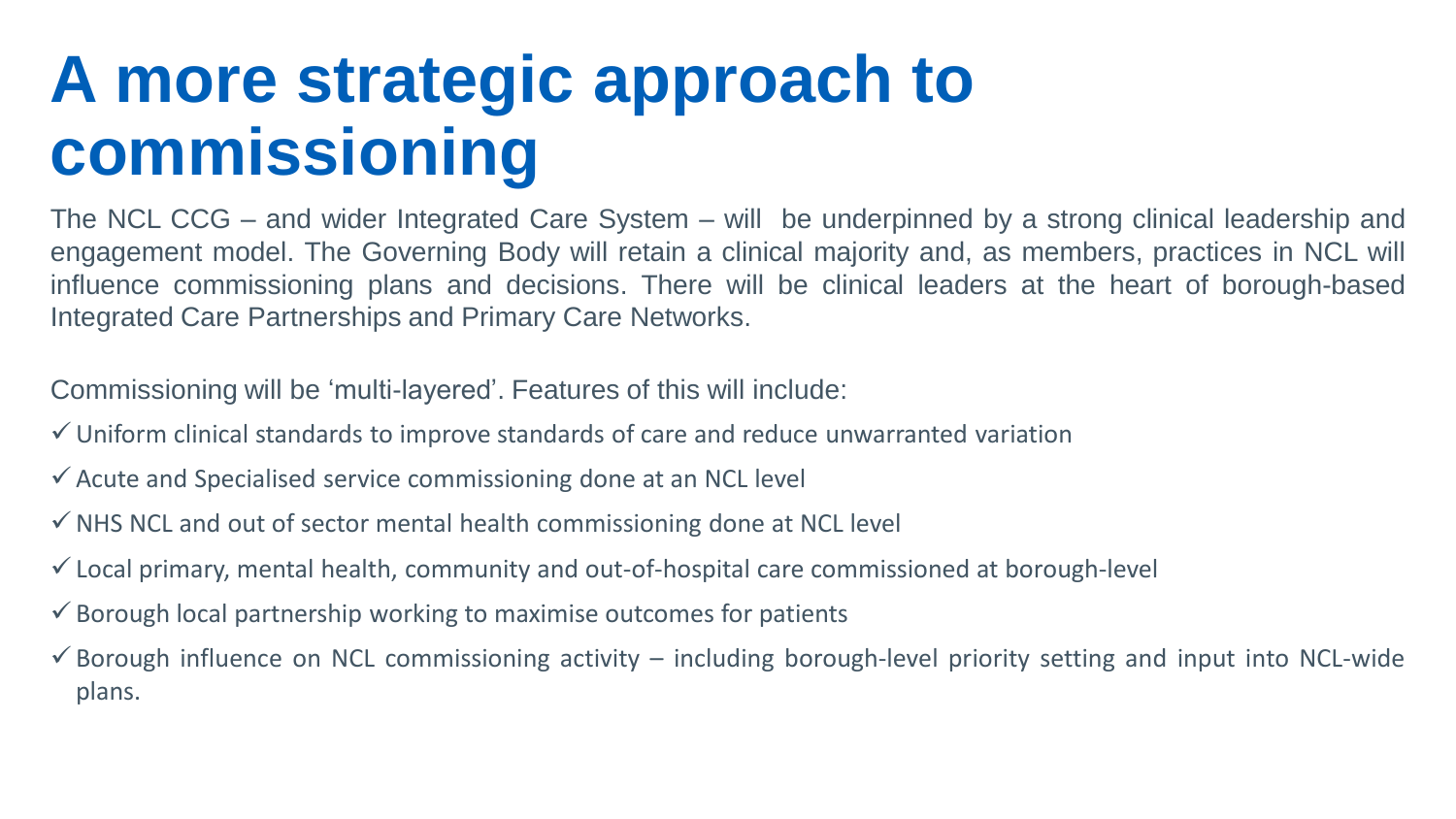# **Proposed governance for the NCL CCG**

Robust, transparent and efficient governance arrangements will be at the heart of the North Central London CCG. The Governing Body will be the primary decision making vehicle for the NCL CCG – supported by eight Governing Body committees reporting into it.



The Governing Body will have a clinical majority and comprise **17 Voting Members**:

#### **Elected roles**

• 10 Elected Clinical Representatives (2 from each borough)

#### **Appointed roles**

- 1 Secondary Care Consultant
- 1 Registered Nurse
- 3 Lay members with different remits including patient and public engagement, finance and governance, and equality and diversity.

#### **Executive Director roles**

- 1 Accountable Officer
- 1 Chief Finance Officer

#### **Attendees (non-voting)**

- Other Executive Directors on the NCL Executive Management Team
- 1 Healthwatch representative from across NCL
- 1 Director of Public Health from across **NCL**
- 1 local authority Councillor from across **NCL**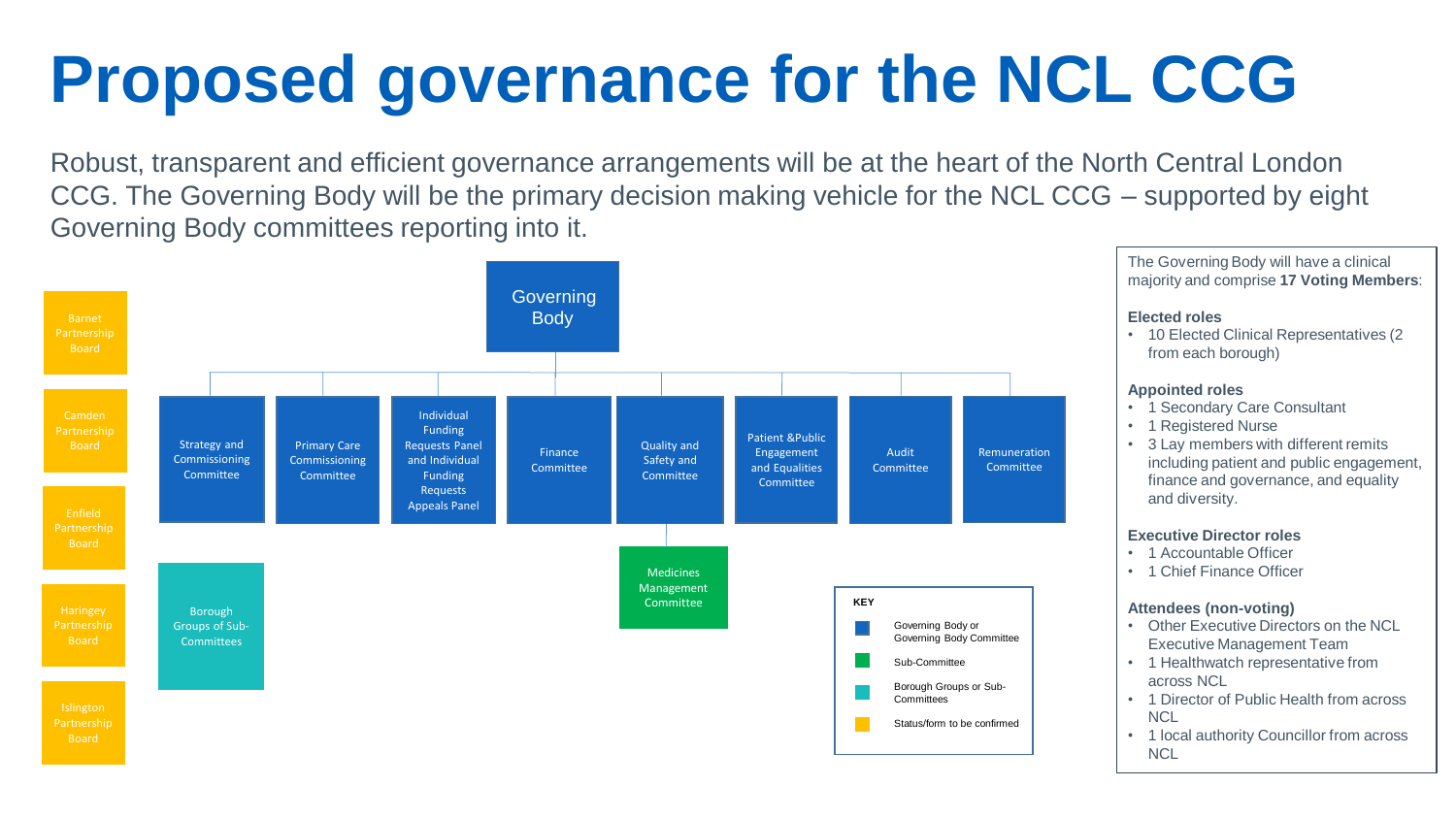# **Developing a new operating model**

We are developing a new operating model for the single CCG that will enable us to realise the benefits of working as a single organisation, for the CCG and wider NCL health and care system. As part of this, a new CCG Executive Management Team structure has been developed and recruited to, to ensure:

- Retention of senior expertise and corporate knowledge
- Increased clinical input at the most senior level with a new Director of Clinical Quality role
- Balanced focus on delivering key 'business as usual' as well as system transformation work
- Sufficient capacity and focus on the development of borough-based Integrated Care Partnerships.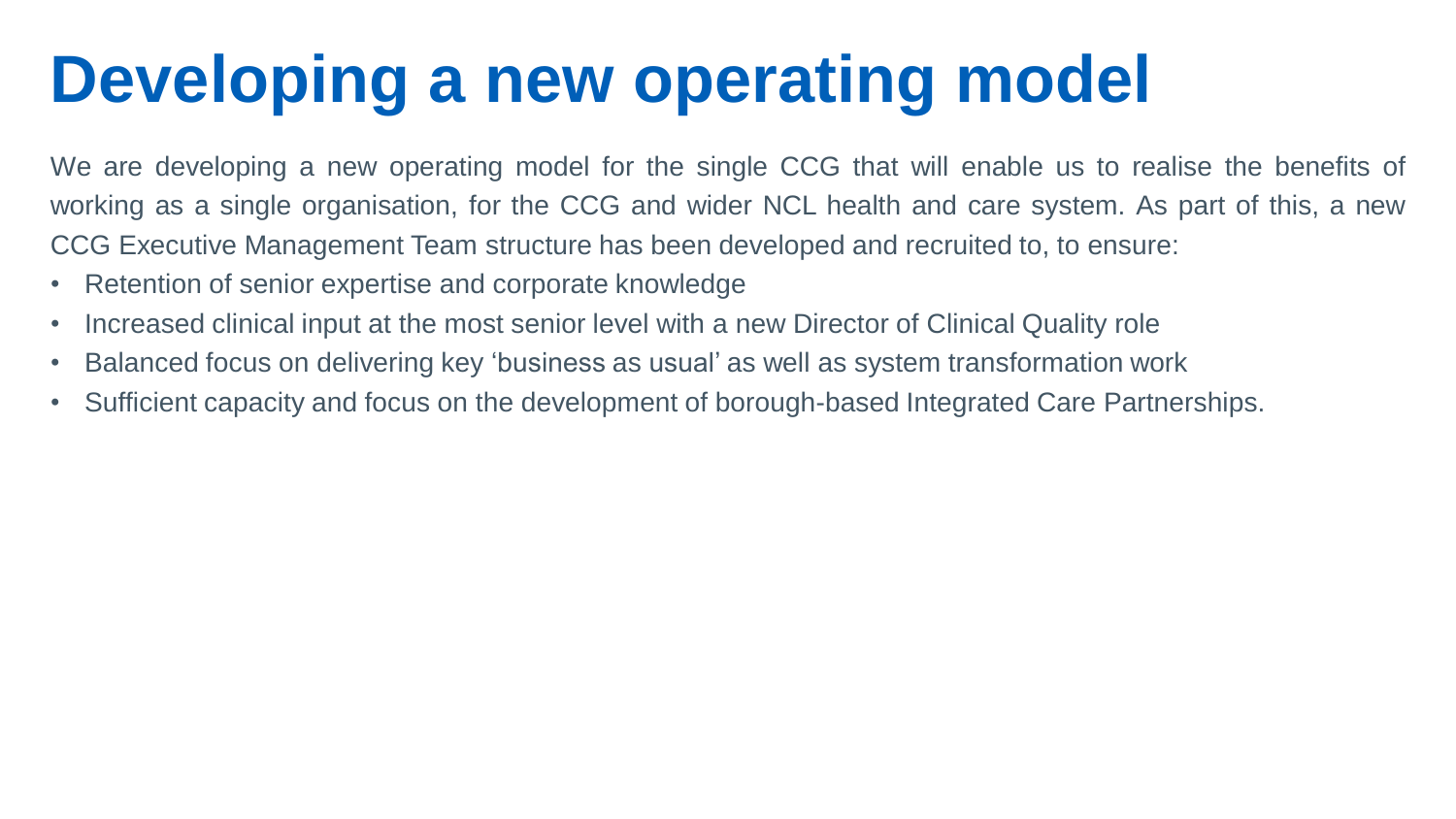## **Developing a new operating model**

Anthony Browne

**Chief Digital** Information **Officer** John-Jo Campbell



*\*Rob Larkman covering role on interim basis*

*\*\*Kay Matthews temporarily undertaking additional role of Executive Director of Clinical Quality*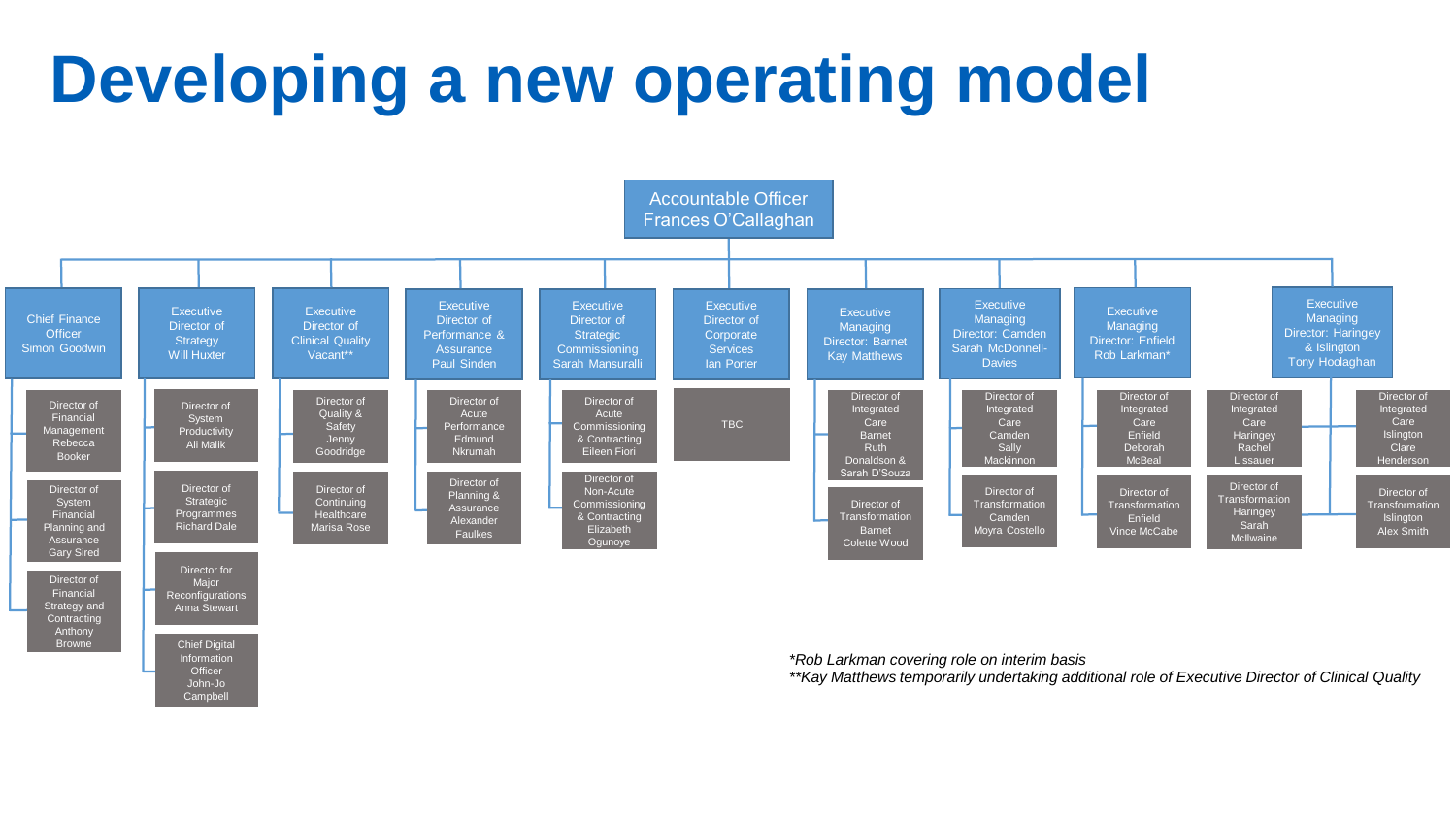# **Developing a new operating model**

Each member of the new Executive Management Team has an agreed portfolio. This outlines at a high level the functions that will sit under each director. This will be further developed as full structures are designed.

| <b>Chief Finance</b><br>Officer                 | Director of<br>Strategy                                             | <b>Director of Clinical</b><br>Quality                             | Director of<br>Performance &<br>Assurance               | Director of<br>Strategic<br>Commissioning                                 | Director of<br><b>Corporate Services</b>                            | <b>Managing Director</b><br>- Camden<br><b>Borough</b>                                                             | <b>Managing Director</b><br>- Enfield Borough                                                                      | <b>Managing Director</b><br>- Barnet Borough                                                                       | <b>Managing Director</b><br>$-$ Haringey &<br><b>Islington Boroughs</b>                                            |
|-------------------------------------------------|---------------------------------------------------------------------|--------------------------------------------------------------------|---------------------------------------------------------|---------------------------------------------------------------------------|---------------------------------------------------------------------|--------------------------------------------------------------------------------------------------------------------|--------------------------------------------------------------------------------------------------------------------|--------------------------------------------------------------------------------------------------------------------|--------------------------------------------------------------------------------------------------------------------|
| <b>NCL CCGs</b><br>financial strategy           | NCL STP and ICS<br>development                                      | Strategic lead for<br>quality in<br>commissioned<br>services       | System<br>performance<br>management and<br>oversight    | Development of<br>commissioning<br>strategy for NCL<br><b>CCGs</b>        | Corporate<br>governance and<br>risk                                 | Development of<br>local Integrated<br>Care Partnership                                                             | Development of<br>local Integrated<br>Care Partnership                                                             | Development of<br>local Integrated<br>Care Partnership                                                             | Development of<br>local Integrated<br>Care Partnership                                                             |
| <b>NCL CCGs</b><br>financial<br>management      | <b>NCL Long Term</b><br>Plan<br>implementation                      | Patient safety and<br>clinical governance                          | System demand<br>and capacity<br>planning               | Development of<br>new forms of<br>contracting for<br>ICPs and ICS         | Emergency<br>Preparedness,<br>Resilience and<br>Response (EPRR)     | Development of<br>primary care and<br><b>Primary Care</b><br><b>Networks</b>                                       | Development of<br>primary care and<br><b>Primary Care</b><br><b>Networks</b>                                       | Development of<br>primary care and<br><b>Primary Care</b><br><b>Networks</b>                                       | Development of<br>primary care and<br><b>Primary Care</b><br><b>Networks</b>                                       |
| <b>NCL CCGs</b><br>financial recovery           | <b>NCL</b> Integrated<br>Care System<br>development                 | Strategic lead for<br>NCL child death<br>overview panel            | <b>Primary Care</b><br>commissioning and<br>contracting | NCL acute<br>commissioning and<br>contracting                             | Freedom of<br>Information (FOI) &<br>Information<br>Governance (IG) | Service redesian<br>and QIPP delivery                                                                              | Service redesian<br>and QIPP delivery                                                                              | Service redesian<br>and QIPP delivery                                                                              | Service redesian<br>and QIPP delivery                                                                              |
| <b>Estates</b><br>development and<br>management | Leadership of NCL<br>QIPP programme                                 | CHC delivery and<br>development                                    | <b>NCL</b> operations<br>planning                       | <b>NCL</b> strategic<br>mental health<br>commissioning and<br>contracting | Communications<br>and engagement                                    | Local community /<br>Mental Health / Learning<br>Disabilities services &<br>joint Local Authority<br>commissioning | Local community /<br>Mental Health / Learning<br>Disabilities services &<br>joint Local Authority<br>commissioning | Local community /<br>Mental Health / Learning<br>Disabilities services &<br>joint Local Authority<br>commissioning | Local community /<br>Mental Health / Learning<br>Disabilities services &<br>joint Local Authority<br>commissioning |
| Procurement                                     | Lead for maior<br>transformation<br>projects                        | NCL professional<br>lead for adult and<br>children<br>safequarding | <b>Business</b><br>Intelligence                         | <b>NCL</b> strategic<br>community<br>services<br>contracting              | Human Resources.<br>Organisational<br>Development and<br>equalities | Local adults and<br>children<br>safeguarding                                                                       | Local adults and<br>children<br>safeguarding                                                                       | Local adults and<br>children<br>safeguarding                                                                       | Local adults and<br>children<br>safeguarding                                                                       |
|                                                 | Digital                                                             | Freedom to speak<br>up Guardian                                    |                                                         | Integrated Urgent<br>Care / LAS<br>commissioning and<br>contracting       | Secretariat and<br>business services                                | Operational<br>performance<br>including A&E<br>Delivery Board                                                      | Operational<br>performance<br>including A&E<br>Delivery Board                                                      | Operational<br>performance<br>including A&E<br>Delivery Board                                                      | Operational<br>performance<br>including A&E<br>Delivery Board                                                      |
|                                                 | Specialised<br>commissioning and<br>contracting<br>delegated to NCL | NCL lead for<br>Learning Disability<br>Mortality Review<br>(LeDer) |                                                         |                                                                           | Public patient and<br>stakeholder<br>engagement                     | <b>Medicines</b><br>optimisation                                                                                   | <b>Medicines</b><br>optimisation                                                                                   | <b>Medicines</b><br>optimisation                                                                                   | <b>Medicines</b><br>optimisation                                                                                   |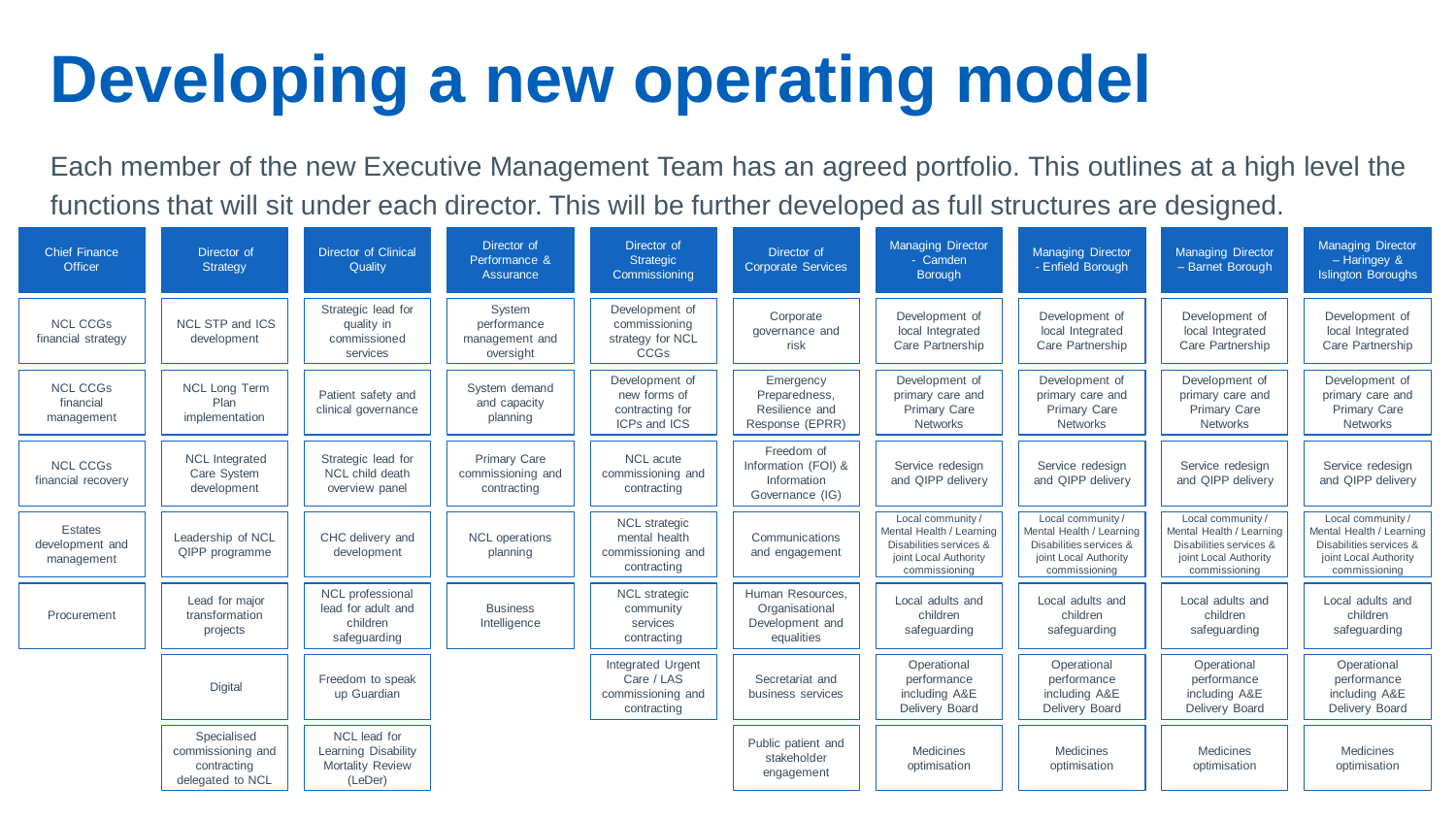# **How functions might work in this model**

Below we have set out at a high level how the functions in the new operating model could work. This will be further developed by the new executive team as structures are designed. It will need to align with the development of Integrated Care Partnerships in each borough and the Integrated Care System across NCL.

#### **Borough based teams would focus on:**

- Development of local Integrated Care Partnerships.
- Supporting improvement in primary care and primary care network development, and working with practices to optimise medicines and prescribing.
- Coordination of local services such as mental health, learning disability, children's services and older people.
- Supporting operational performance of local services.
- Delivery of system improvements and efficiencies through local implementation of new ways of working.
- Local services linked to the council such as adult and children's safeguarding.

#### **At an NCL level this would mean focussing on:**

- Commissioning of services where there is benefit in a larger planning footprint to maximise the impact for local residents i.e. where doing so will allow best use of resources, deliver efficiencies, and/or the population will benefit from a coordinated at-scale approach.
- Providing a single source of truth in terms of monitoring and scrutinising important elements of services like quality and performance, and outcomes.
- The development of new cross-NCL pathways, transformational change programmes and reconfiguration of services.

All these teams will need to work closely together – we will need to work through with teams how this can work best.

#### **Some already work on an NCL basis and we will need to review how they work closely with boroughs.**

Primary care contracting functions. • Corporate services and those such as finance and estates. • Work to develop long term system plans and overall strategy. System performance management and oversight. System demand and capacity planning.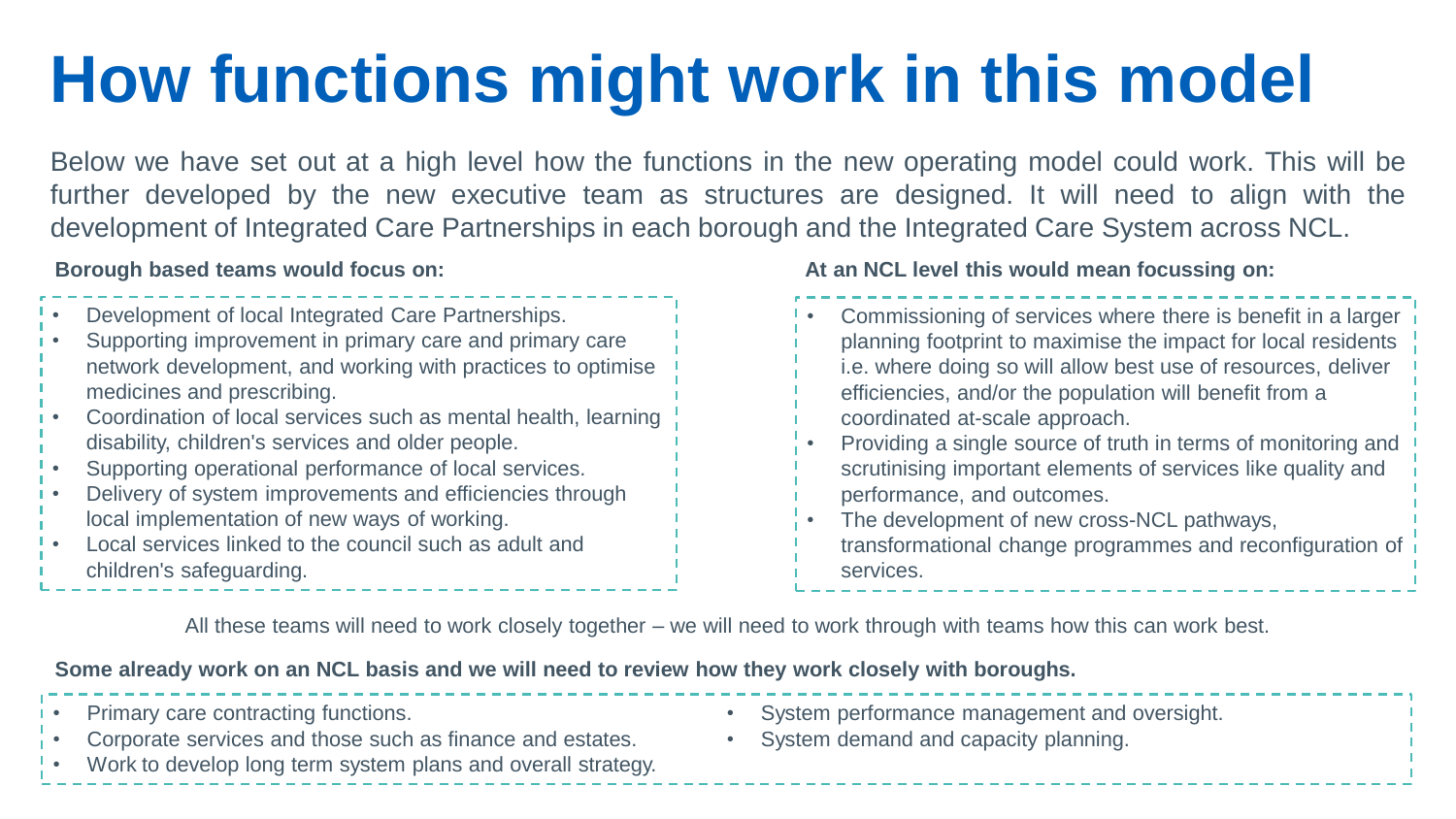# **Supporting staff and developing NCL CCG**

To realise the benefits of moving to a new, single model across NCL we will also need to invest in the development of the organisation and our staff. Our application describes how we will:

- **Support our staff** through the transition by putting in place flexible and tailored support to meet the needs of both the organisation and staff in a number of ways. This includes health and wellbeing support, HR support, support to prepare for career transition and workshops to help staff understand the changes that are happening in the system and what it might mean for how we work.
- **Manage the transition** to ensure a seamless process for our staff throughout the period of change. Our HR Transition Framework describes how we will deliver business as usual through the transition, support and retain our staff, support line managers, improve workforce planning, manage joint consultative arrangements, and ensure effective and regular communication and engagement with staff.
- **Develop the new organisation** to achieve the benefits of merging. So far we have outlined a number of organisational development priorities over three distinct phases:
	- supporting staff through transition and setting up the new organisation
	- preparing for the future through workforce planning and the development of our role in the ICS
	- building our identity and culture in partnership with staff.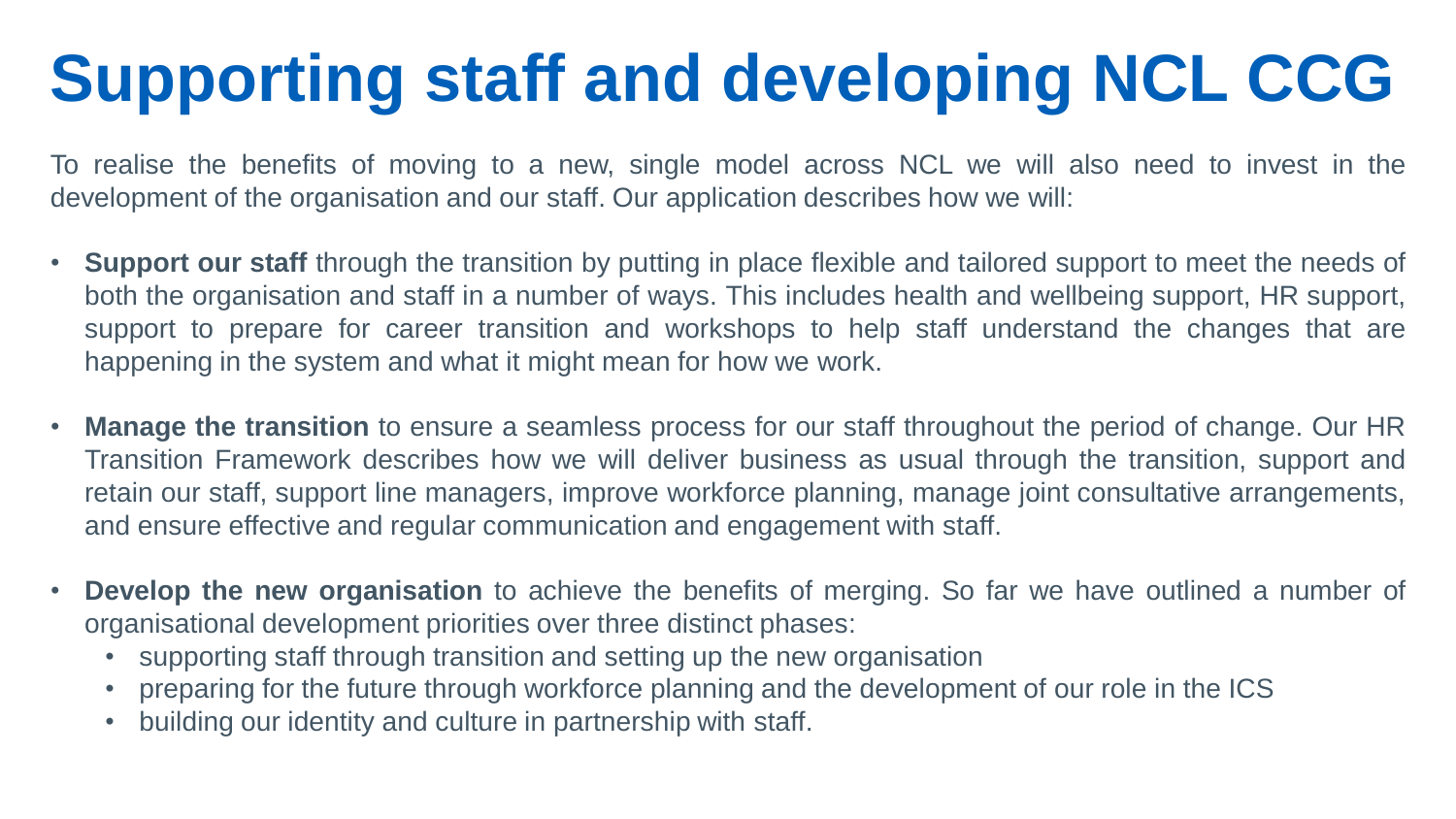### **Other core elements of our application**

#### **Addressing inequalities**

We recognise that any change to the way that CCGs operate has the potential to impact on equalities. An independent Equalities Impact Assessment (EIA) on the impact of merger on our Public Sector Equality Duty was commissioned to support our application. This focused on the impact of planned changes to decision making, governance and how we listen to the 'resident voice' in planning services.

The EIA concluded that the development of a single CCG provides an excellent opportunity to tackle health inequalities by working at scale across the NCL population. Planning and decision making on a larger scale across a greater population could enable a step-change: sharpening the focus on equalities impacts and commissioning services which have equalities 'designed-in' from the outset. A number of recommendations were made including highlighting opportunities and potential risks. These will be a focus moving forward.

#### **Engaging with our residents**

Patient and public engagement (PPE) will be integral to the development and implementation of all work undertaken by the single CCG. The existing CCG engagement teams have set out a proposed approach to PPE for NCL CCG. This approach will make sure PPE is embedded in the values of the organisation itself and each individual working for and with the single CCG. One of the three lay members on the governing body will have a PPE focus, making sure it remains a high priority amongst all levels in the organisation.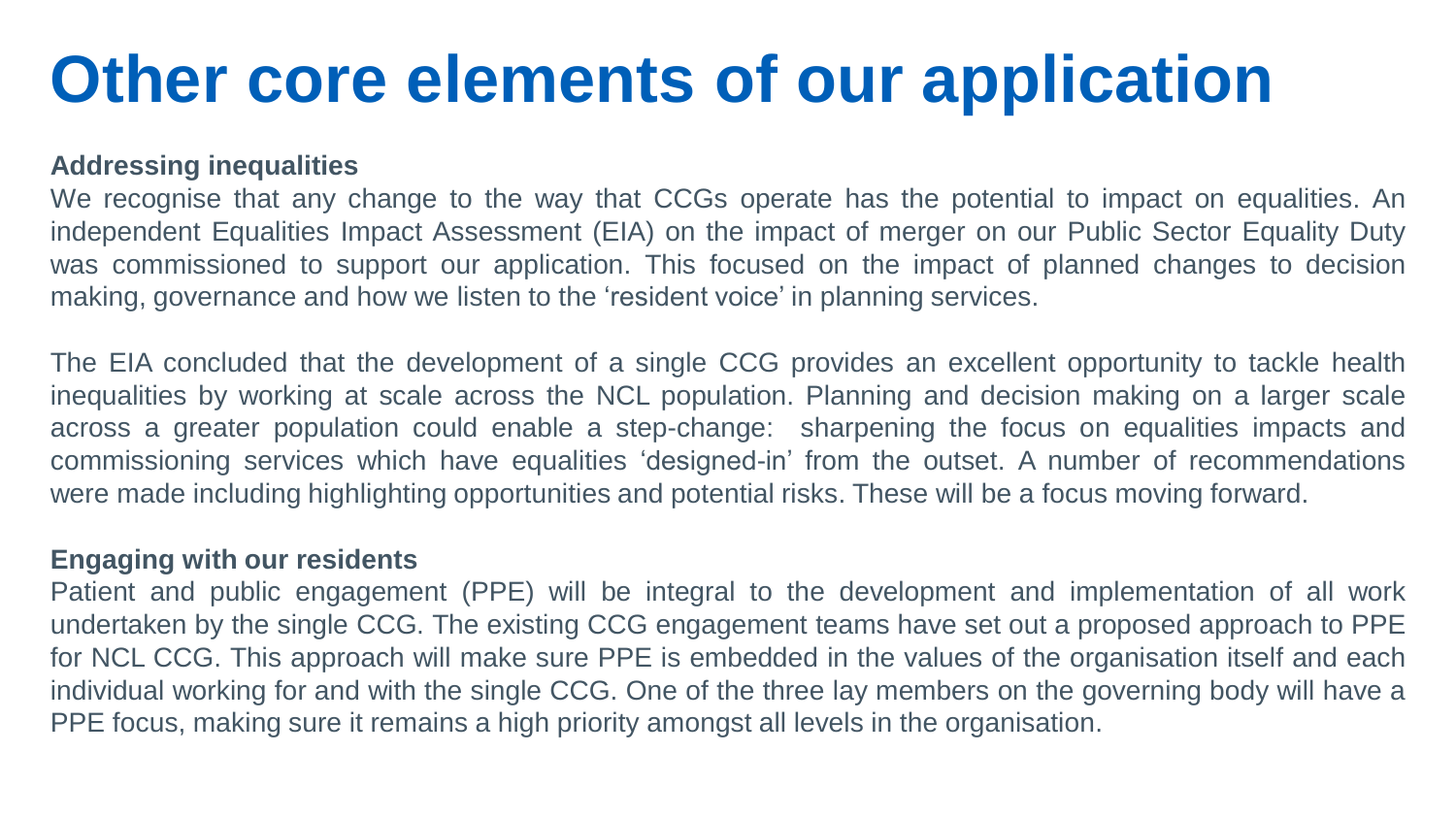### **Other core elements of our application**

#### **Financial principles**

As part of the process of moving to a single statutory organisation, the governing bodies for the existing CCGs in North Central London have asked for the development of financial principles to provide assurance on how the new single CCG will take financial decisions.

The financial principles of the single CCG set out how different financial decisions will be taken by the new single CCG, including which decisions will be taken centrally and which will be taken at a borough level. A number of scenarios have been worked through which illustrate how different decisions may be taken. These have been further developed for including in a schedule of the proposed Constitution.

Through borough teams the NCL CCG will continue to develop primary care, community, and mental health services locally to reduce health inequalities within and across boroughs. The Medium Term Financial Strategy that is being developed across all partners in NCL further supports these principles.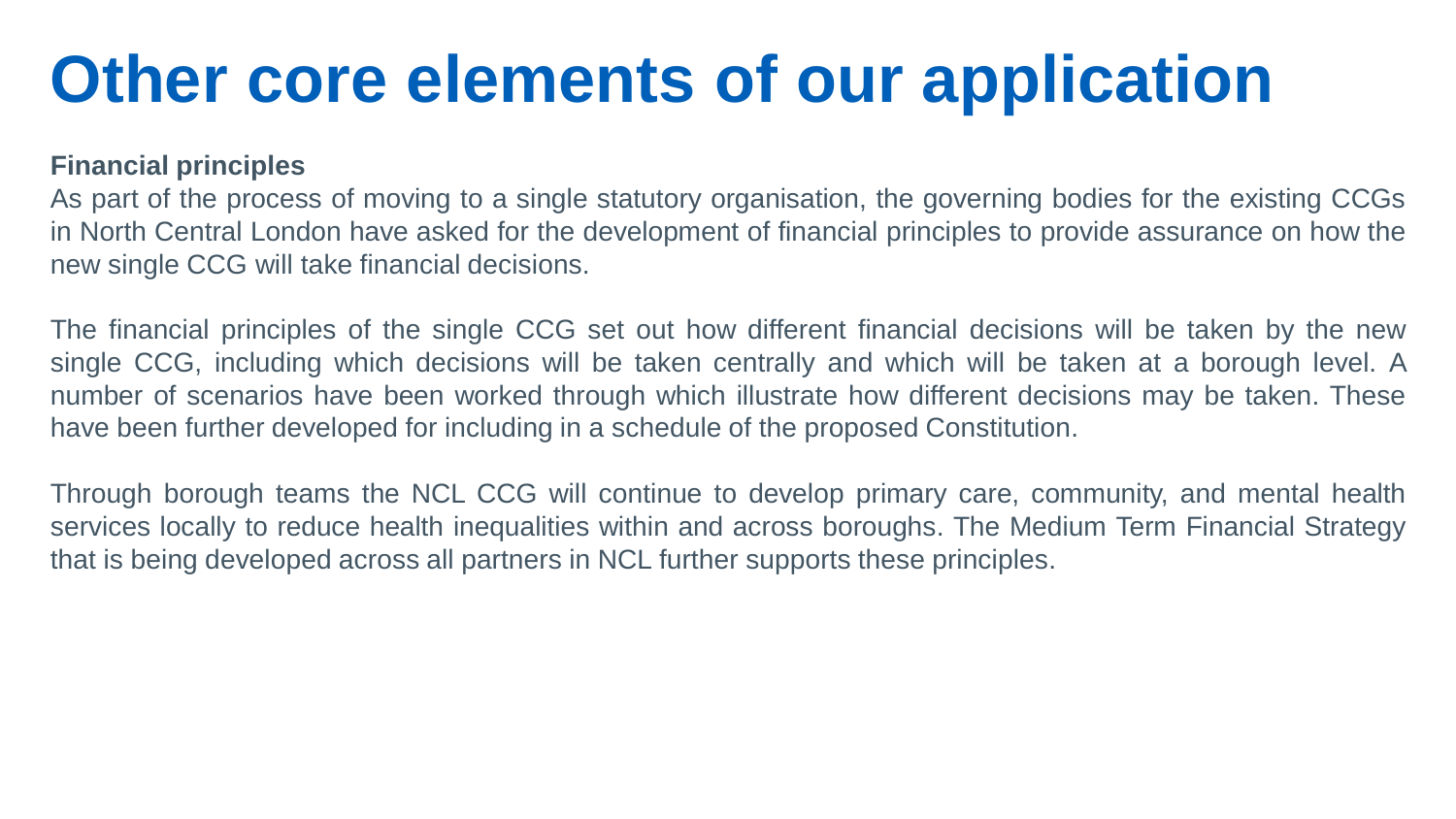# **Listening to our partners**

- We have conducted extensive engagement both at borough and NCL level throughout the last few months to make sure key partners are briefed on and supportive of our proposal to merge, as well the wider changes signaled by the NHS Long Term Plan. This includes listening to and responding to any concerns raised.
- Letters of support for the merger application submission were received from partners and helped inform our plans.
- NHS England approved the engagement approach undertaken across NCL, led by local Communications and Engagement teams. Key feedback themes are summarised below:

- Interest in future GP clinical leadership model.
- Keen to understand role of GP federation and neighbourhoods in new system.
- Interest in how budget allocations will work under a single CCG and GP funding.
- Interest in protecting quality and maintaining safety.
- Queries how different population health profiles per borough would be managed.
- Concerned with maintaining local commissioning relationships / support (GP IT, GP websites, CCG primary care teams).
- An opportunity for standardised training.
- Local CCG knowledge and relationships to be retained.
- Interest in future governance arrangements, including clinical roles.

#### **Members Council / Public Health / LMC Healthwatch**

- Councillors keen to understand role of Health and Wellbeing Boards (HWBBs) in new structures.
- HWBBs, Councillors, and local authority colleagues want to understand how local funding and current services will be preserved.
- Public Health colleagues keen to understand future levels of services centrally and within boroughs.
- Keen to be kept informed of changes as they develop.
- LMC welcomed opportunity to discuss the change programme in depth and want to be kept informed. Interest in what will remain commissioned locally and retaining local commissioning expertise.

- Healthwatch want to see a transparent process continuing, receive regular updates and to understand how they can be involved (in the wider NCL Change Programme).
- Keen to receive further information, when available, on:
	- new governance structures
	- how changes will impact residents and the local population
	- impact of CCG management cost reduction on patients and residents
	- how the local voice will continue to be heard in the single CCG structure / future PPE model.